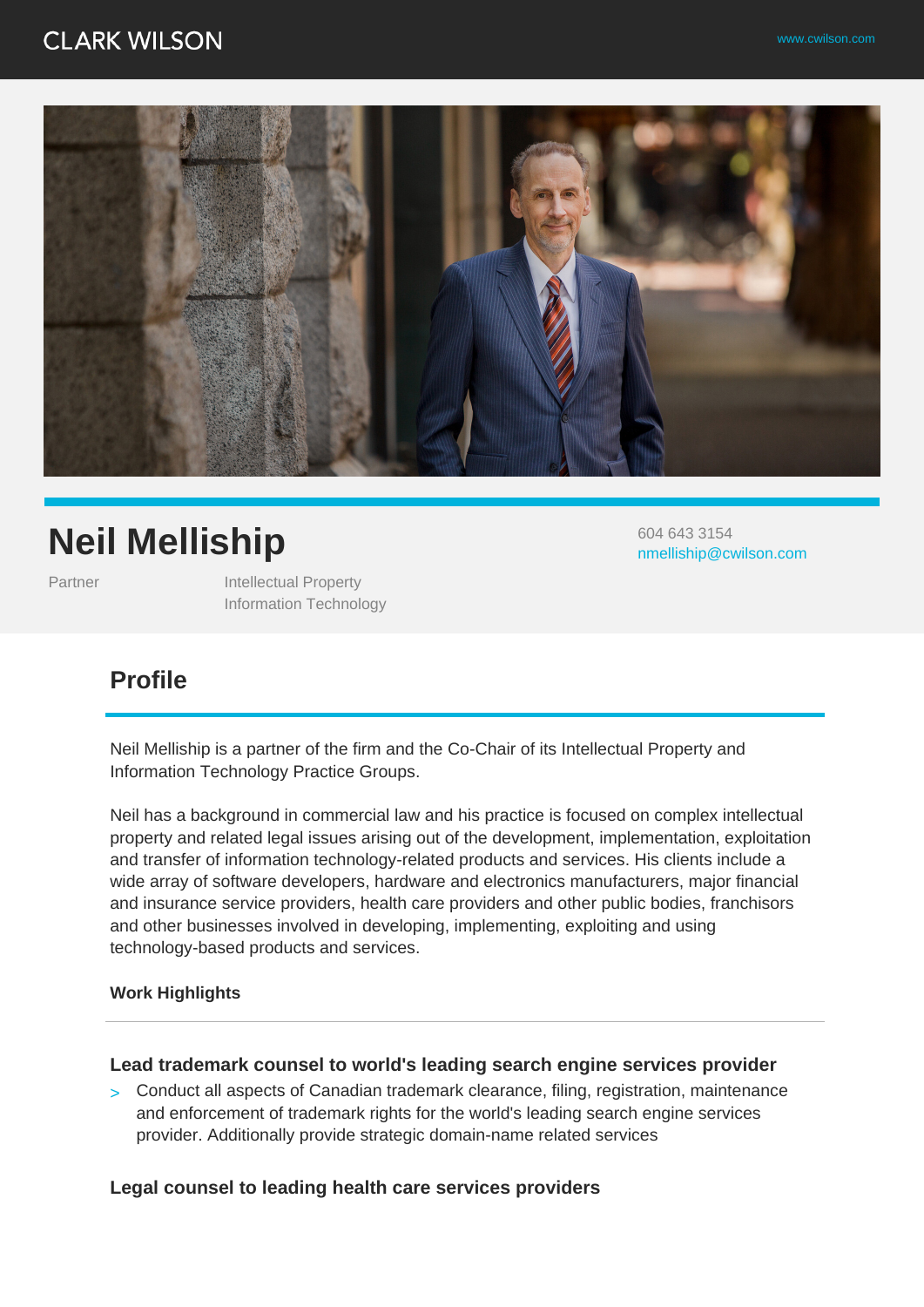> Legal advisor on numerous projects relating to the procurement of enterprise software and hardware solutions for leading health care service providers

#### **Trademark counsel to world's leading online retailer**

> Conducted all aspects of Canadian trademark clearance, filing, registration, maintenance, and enforcement of trademark rights for the world's leading online retailer. Also provided strategic domain-name related services

Additional work highlights below

#### **Intellectual Property Services**

- > Trademark registration, enforcement, licensing and portfolio counseling;
- > Domain name registration, acquisition and disputes
- > Intellectual property audits and due diligence
- > Copyright registration, enforcement, licensing and counseling
- > Industrial Design applications and counseling
- > Trade Secret counseling
- > Social Media advice and counseling
- > Commercialization and transfer of IP rights
- > Intellectual Property aspects of employment and contractor agreements

#### **Technology Services**

- > Master agreements for procurement of hardware, software and professional services
- > Outsourcing agreements
- > Software licensing and support agreements, including for SaaS, IaaS and PaaS services
- > Hardware and software design and development agreements
- > Website terms of use and privacy policies
- > Open source software licenses and related issues
- > Licensing, bundling and distribution agreements
- > Hosting and co-location agreements
- > Marketing and promotional agreements
- > Manufacturing, supply, distribution and sales representative agreements
- > Licensing and acquisition of systems and hardware

Neil is a frequent speaker and author on intellectual property and technology law matters. He has also been a lecturer on intellectual property law for the Centre for Digital Media, Masters of Digital Media Program at Great Northern Way Campus, on Ecommerce in Canada for Insight, on technology licensing issues for the BC Continuing Legal Education and on advanced trademark law issues for Law Seminars International in the United States.

Based on peer selection, Neil has been recognized for many years by Best Lawyers in Canada in the areas of Intellectual Property Law, Technology Law and Information Technology Law. He was recently named by Best Lawyers in Canada as Vancouver Technology Law "Lawyer of the Year." Neil has been repeatedly named to the prestigious World Trademark Review (WTR) 1000, an annual listing of the World's Leading Trademark Practitioners, in the category of Individuals: Prosecution and Strategy. & nbsp; Neil is also repeatedly recommended by the Canadian Legal Lexpert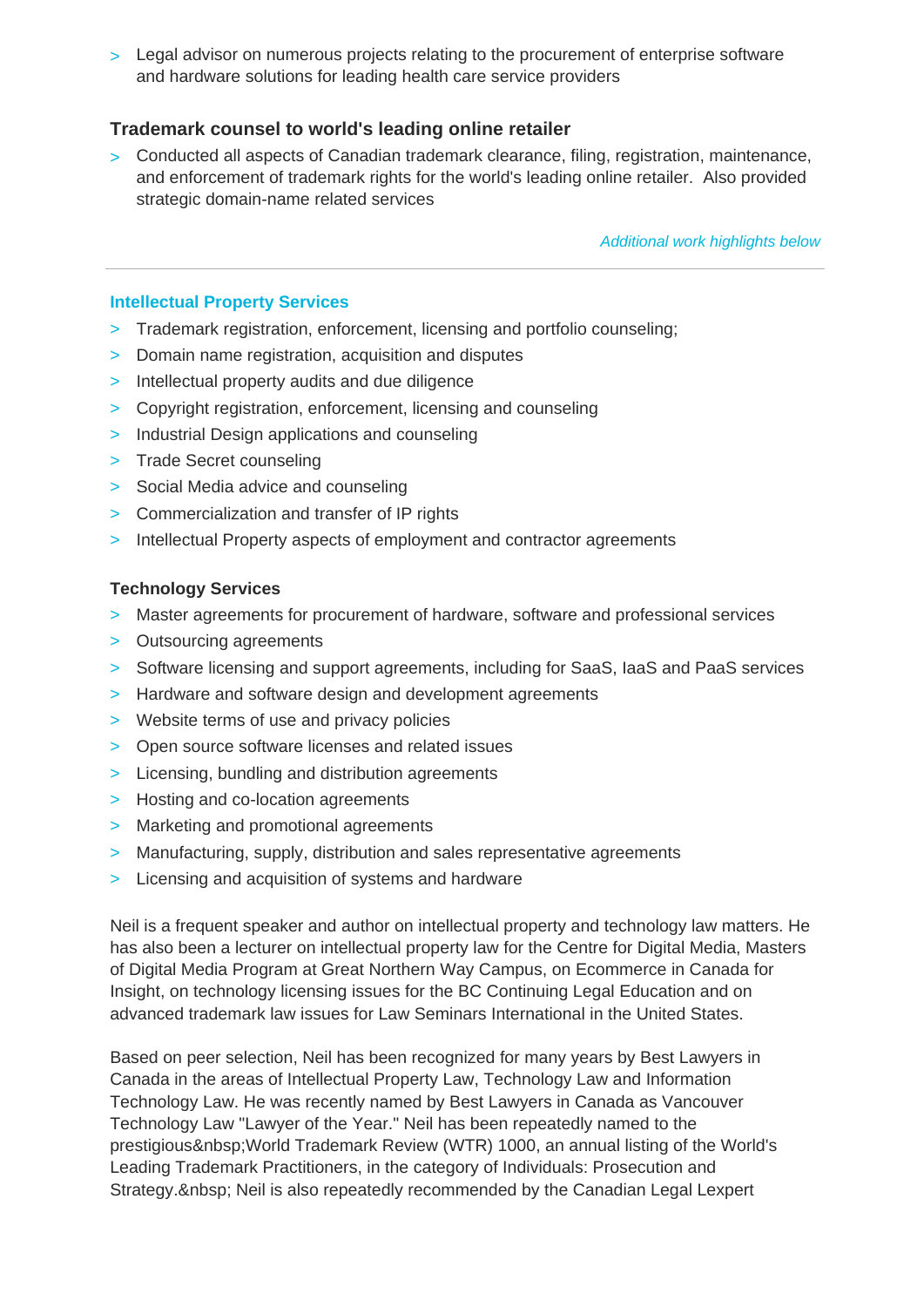Directory® in Computer & IT Law and Intellectual Property.

Neil is a co-founder of and regular contributor to the Canadian Trademark Blog. He is regularly called on by the media to comment on current trademark, domain name and other intellectual property matters.

Neil is an active volunteer in community organizations, including Habitat for Humanity (in El Salvador) and Global Access (in Honduras).

# **Credentials**

#### **Awards & Distinctions**

- > Canadian Legal Lexpert Directory®, Repeatedly Recommended Lawyer, Computer & IT Law and Repeatedly Recommended Lawyer, Intellectual Property, 2022
- > Canadian Legal Lexpert Directory®, Repeatedly Recommended, 2017-2021
- > Canadian Lexpert-Ranked Lawyer®, Canada's Leading Technology Lawyers
- > Lexpert-ranked leading Health Sciences lawyer, 2021
- > Lexpert-ranked leading Technology Lawyer, 2020, 2021
- > Best Lawyers in Canada, Information Technology Law, Intellectual Property Law, Technology Law, 2011-2022
- > Best Lawyers in Canada, Lawyer of the Year for Vancouver, Technology Law
- > World Trademark Review (WTR) 1000, Leading Trademark Practitioner-Individuals: Prosecution and Strategy

#### **Industry Involvement**

- > International Trademark Association, The Bulletins Committee and The Trademark Reporter Committee
- > Intellectual Property Institute of Canada
- > Patent and Trademark Association of BC
- > Canadian Bar Association, National IP Subsection

#### **Community Commitments**

- > Habitat for Humanity, El Salvador, Volunteer
- > Global Access, Honduras, Volunteer

### **Education & Call to Bar**

- > Registered Canadian Trademark Agent
- > Call to Bar: British Columbia, 1986
- > Bachelor of Laws, University of British Columbia, 1985

#### **External Publications & Presentations**

> Uses and abuses of trademarks online, Canadian Lawyer, October 7, 2013

# **Additional Work Highlights**